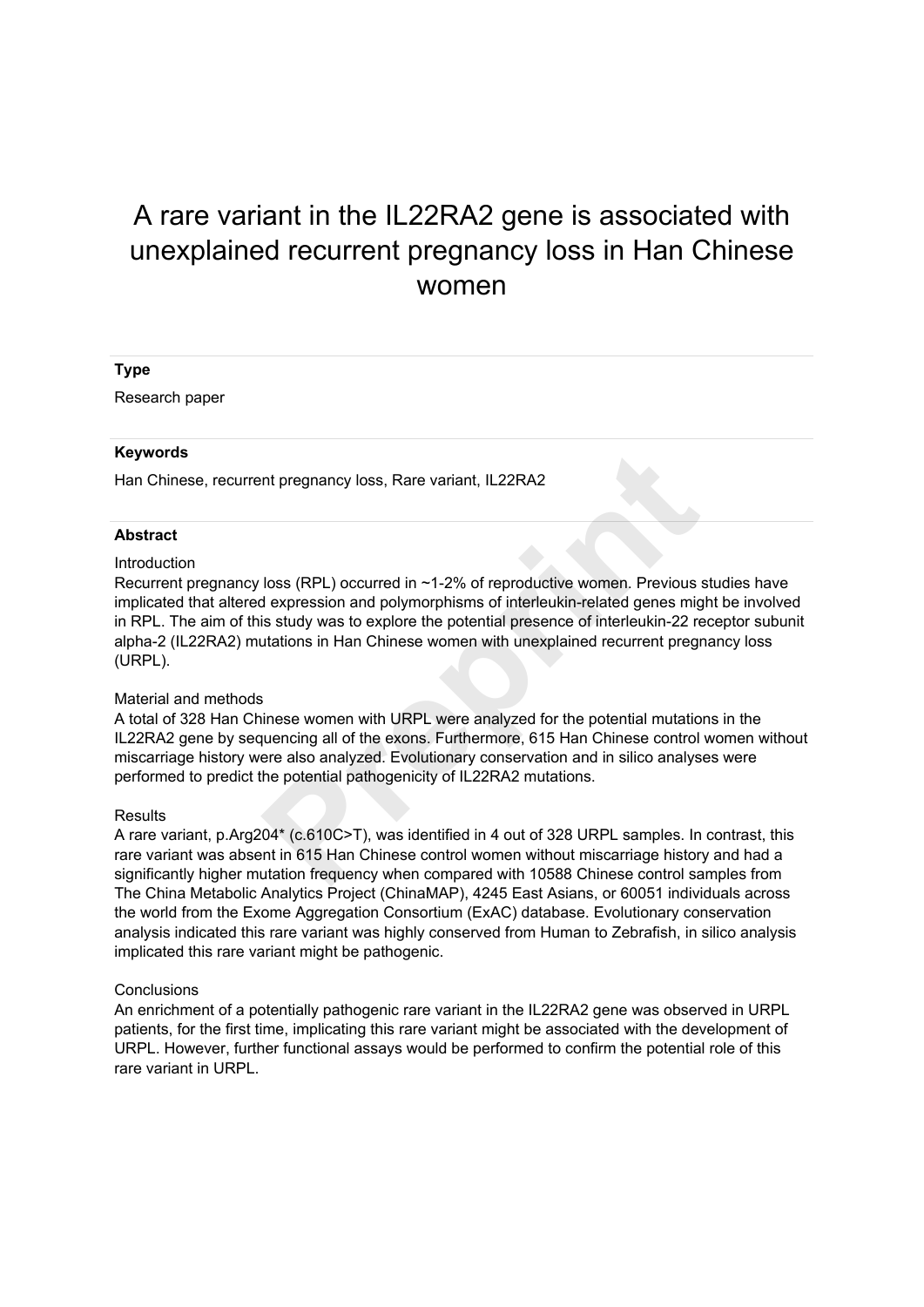A rare variant in the IL22RA2 gene is associated with unexplained recurrent

pregnancy loss in Han Chinese women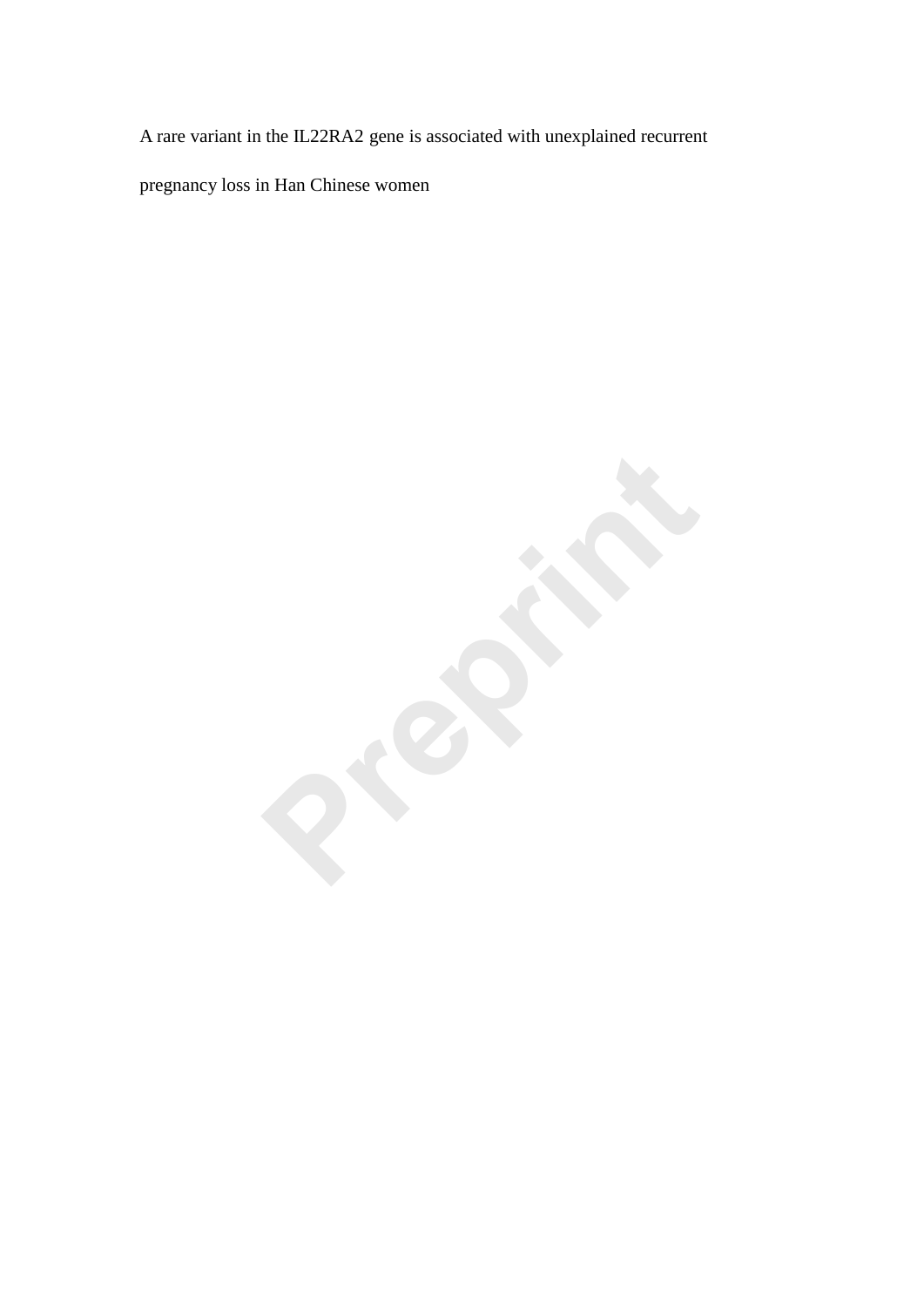## **Abstract**

**Introduction**: Recurrent pregnancy loss (RPL) occurred in ~1-2% of reproductive women. Previous studies have implicated that altered expression and polymorphisms of interleukin-related genes might be involved in RPL. The aim of this study was to explore the potential presence of interleukin-22 receptor subunit alpha-2 (IL22RA2) mutations in Han Chinese women with unexplained recurrent pregnancy loss (URPL). **Material and methods:** A total of 328 Han Chinese women with URPL were analyzed for the potential mutations in the IL22RA2 gene by sequencing all of the exons. Furthermore, 615 Han Chinese control women without miscarriage history were also analyzed. Evolutionary conservation and in silico analyses were performed to predict the potential pathogenicity of IL22RA2 mutations.

**Results:** A rare variant, p.Arg204\* (c.610C>T), was identified in 4 out of 328 URPL samples. In contrast, this rare variant was absent in 615 Han Chinese control women without miscarriage history and had a significantly higher mutation frequency when compared with 10588 Chinese control samples from The China Metabolic Analytics Project (ChinaMAP), 4245 East Asians, or 60051 individuals across the world from the Exome Aggregation Consortium (ExAC) database. Evolutionary conservation analysis indicated this rare variant was highly conserved from Human to Zebrafish, in silico analysis implicated this rare variant might be pathogenic. e potential mutations in the IL22RA2 gene by sequencing<br>nore, 615 Han Chinese control women without miscarria<br>zed. Evolutionary conservation and in silico analyses were<br>tential pathogenicity of IL22RA2 mutations.<br>variant,

**Conclusions:** An enrichment of a potentially pathogenic rare variant in the IL22RA2 gene was observed in URPL patients, for the first time, implicating this rare variant might be associated with the development of URPL. However, further functional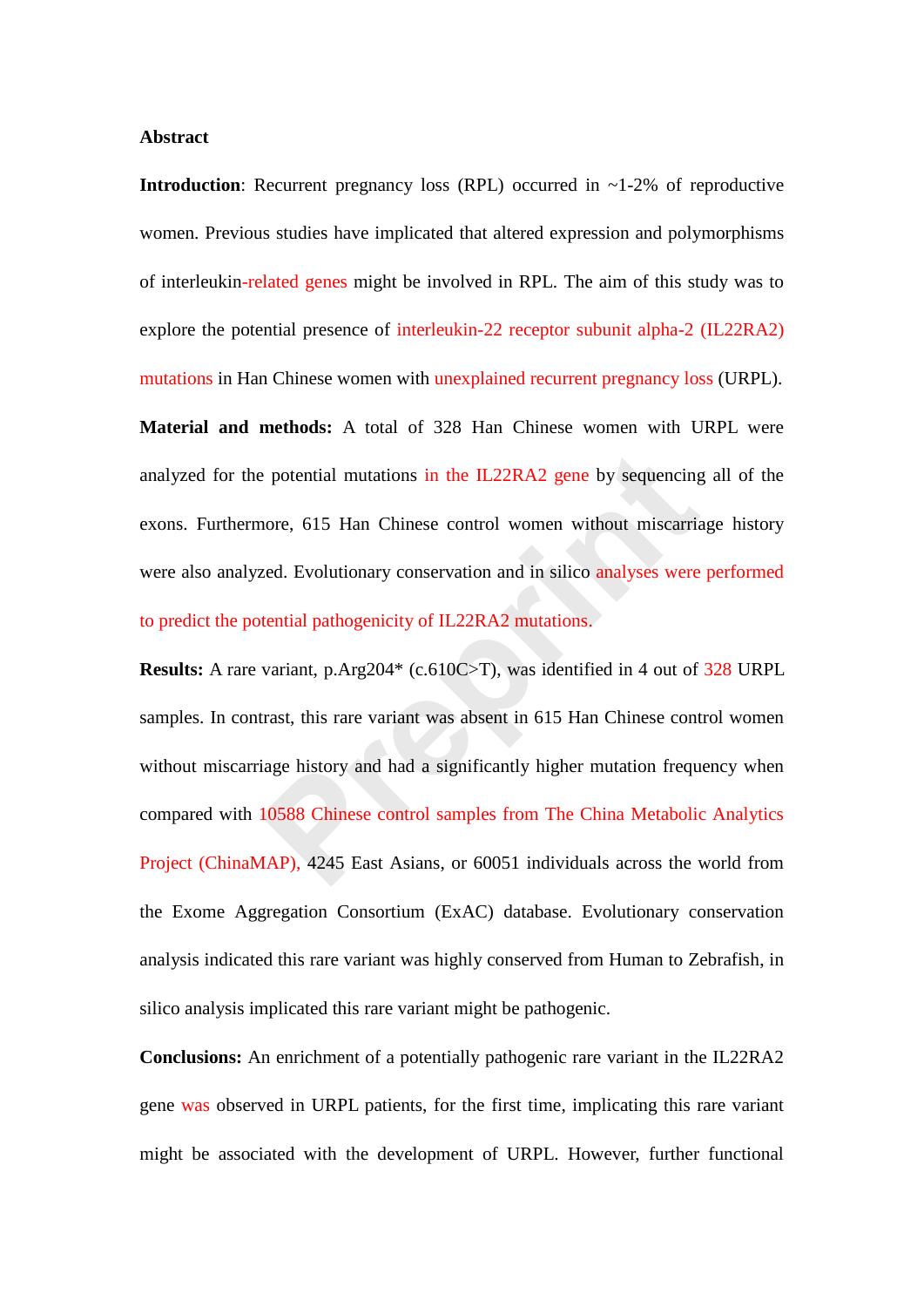assays would be performed to confirm the potential role of this rare variant in URPL.

**Key words**: recurrent pregnancy loss, IL22RA2, rare variant, Han Chinese.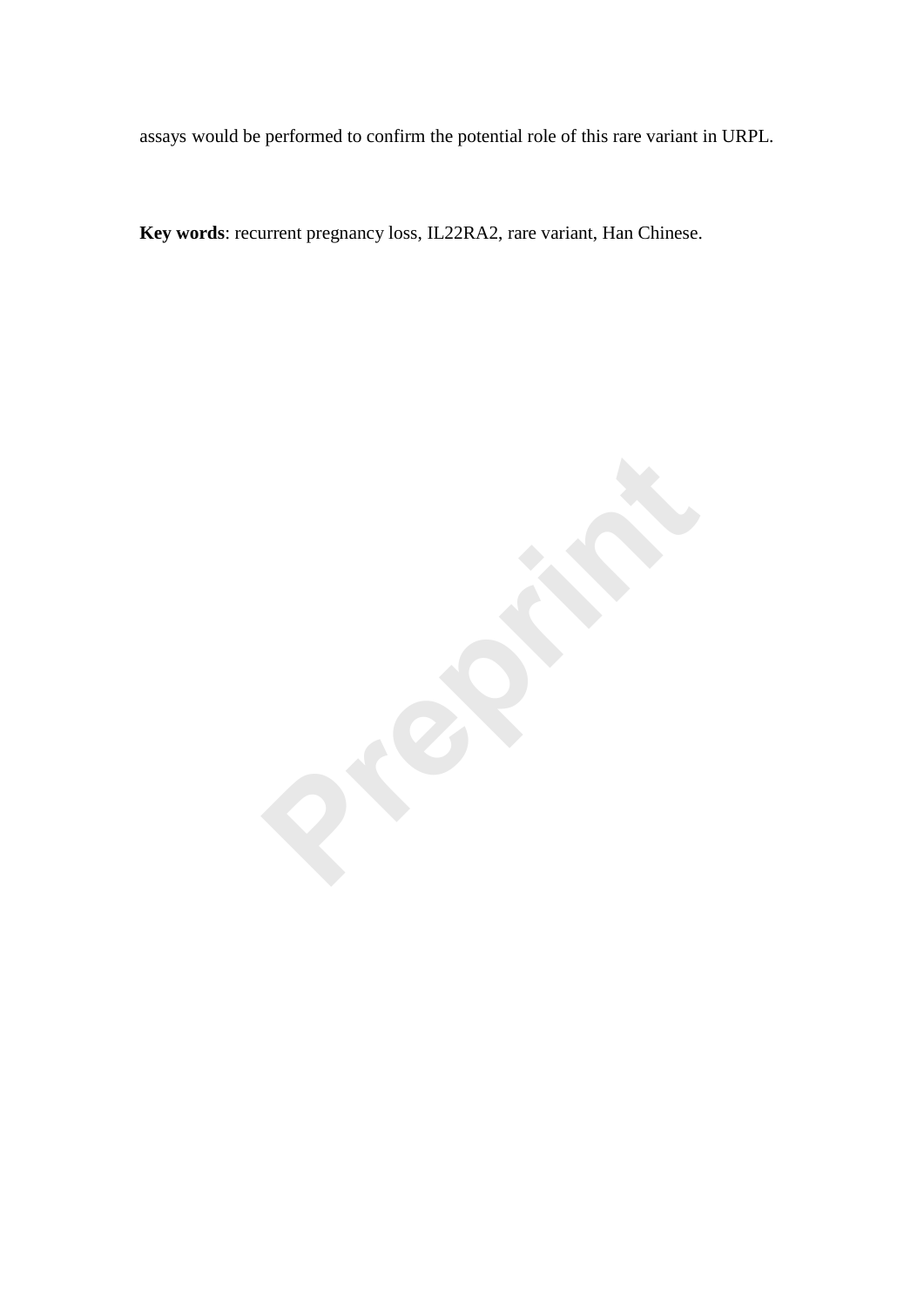# **Introduction**

Recurrent pregnancy loss (RPL) is a highly heterogeneous condition and defined as two or more sequential abortions before the 20th week of gestation [1,2]. This condition affects approximately 1-2% of fertile couples, and becomes a common public reproductive concern causing both physical and emotional burdens [1,3]. A number of risk factors have been proposed to be associated with RPL, including anatomic abnormalities of the female reproductive tract, immunological and endocrine aberrations, genetic factors, coagulation protein defects and environmental factors [4-7]. However, ~50% RPL cases are not attributable to these known risk factors and these cases are classified as unexplained recurrent pregnancy loss (URPL) [8-10].

Successful pregnancies required the induction of maternal tolerance to fetal tissues, where natural killer (NK) cells migrated and adjusted the secretion of cytokines, to adjust the invasion of trophoblast cells into the uterus [11-13]. Among the complex URPL-related factors, those involved in abnormal activation of inflammatory processes in immune rejection and suppression of immune regulators attracted much attention [14-16]. Multiple studies have suggested that genetic variants in immune-associated genes conferred increased risk for URPL. A genetic variant in the interleukin 1 beta (IL1B) gene (-511T>C) was shown to be associated with RPL women in South Korea, and the -511C allele cases possessed higher proportion of NK cells than -511T carriers [17]. Another study found that tumor necrosis factor-alpha (TNF- $\alpha$ ) rs1800630 (-863C>A) variant could confer an increased risk of RPL women ations, genetic factors, coagulation protein defects and env<br>
flowever, ~50% RPL cases are not attributable to these k<br>
e cases are classified as unexplained recurrent pregnancy lo<br>
pregnancies required the induction of ma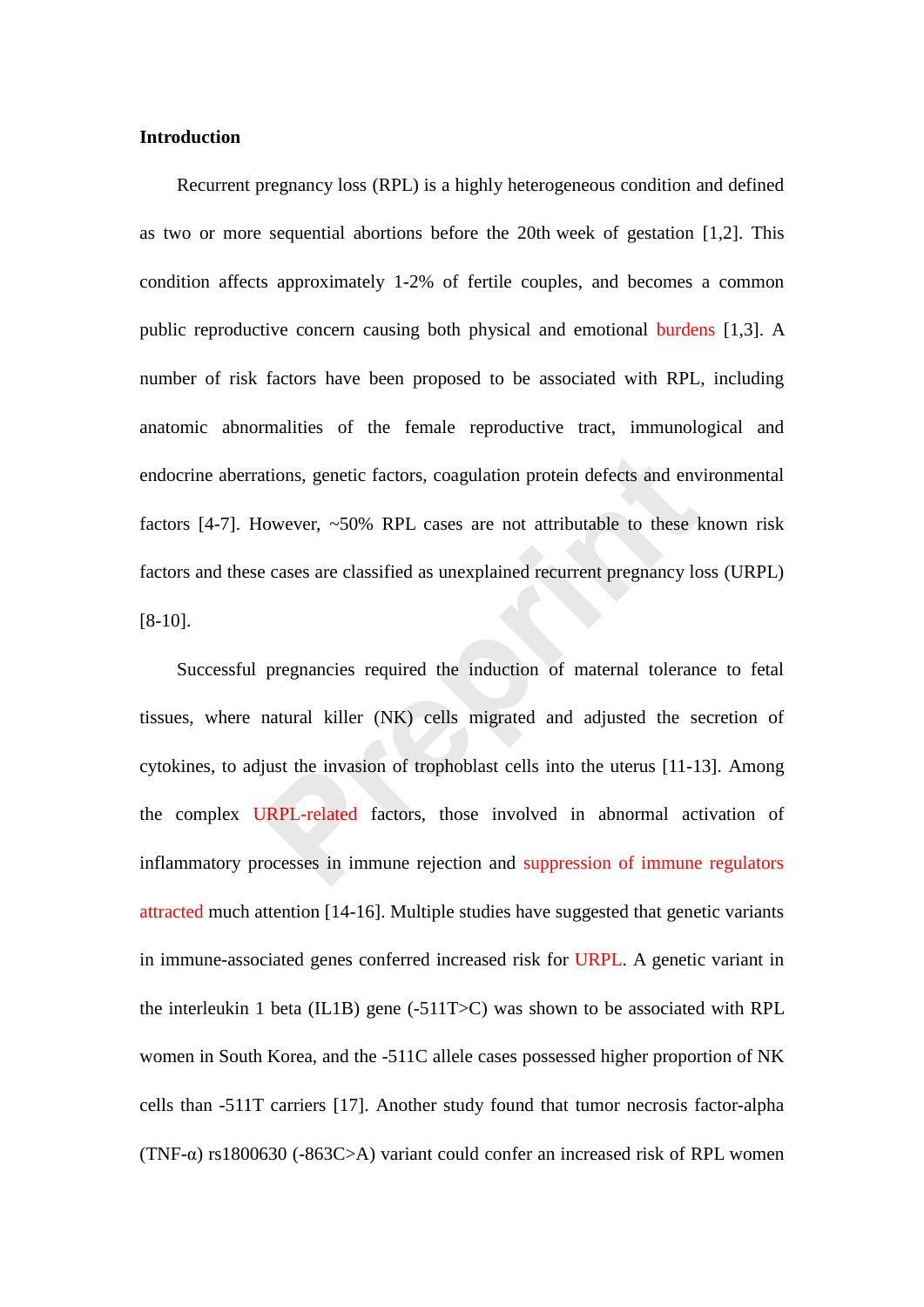in South Korea [18]. Likewise, certain genetic variations in pro-inflammatory or anti-inflammatory genes were also shown to affect the risk for RPL in different ethnic populations of women, including the rs2275913 polymorphism in interleukin 17 (IL-17) [19], rs187238 polymorphism in interleukin 18 (IL-18) [20], rs1518111 and rs1800871 polymorphisms in interleukin 10 (IL-10) [21] and rs1800796 polymorphism in interleukin 6 (IL-6) [22].

Prior study has found that IL-22 level was increased after inflammatory stimulus at the maternal-fetal interface in pregnant mice, indicating a potential involvement of IL-22 in protecting from inflammation-induced preterm birth [23]. Furthermore, a recent study showed that the expression of IL-22 and its soluble IL-22 receptor, IL22RA2, was downregulated in human villi tissues and trophoblasts in RPL women, and the decreased IL-22/IL22RA2 expression could suppress the growth and proliferation of trophoblast [24], implicating that IL-22/IL22RA2 signaling pathway might play crucial roles in the development of RPL. fetal interface in pregnant mice, indicating a potential invo<br>ting from inflammation-induced preterm birth [23]. Furt<br>owed that the expression of IL-22 and its soluble IL-2<br>downregulated in human villi tissues and trophobl

Due to the potential role of IL-22 signaling in URPL [25-27], we thus hypothesized that mutations or aberrant expression of IL22RA2, the inhibitor of IL22, might existed in URPL women. Here, we analyzed the potential mutations in the IL22RA2 gene in a cohort of 328 Han Chinese women with URPL, and a potential pathogenic mutation was identified in 4 out of these samples.

# **Materials and Methods**

## **Samples**

A total of 328 sporadic Han Chinese URPL women, as well as 615 Han Chinese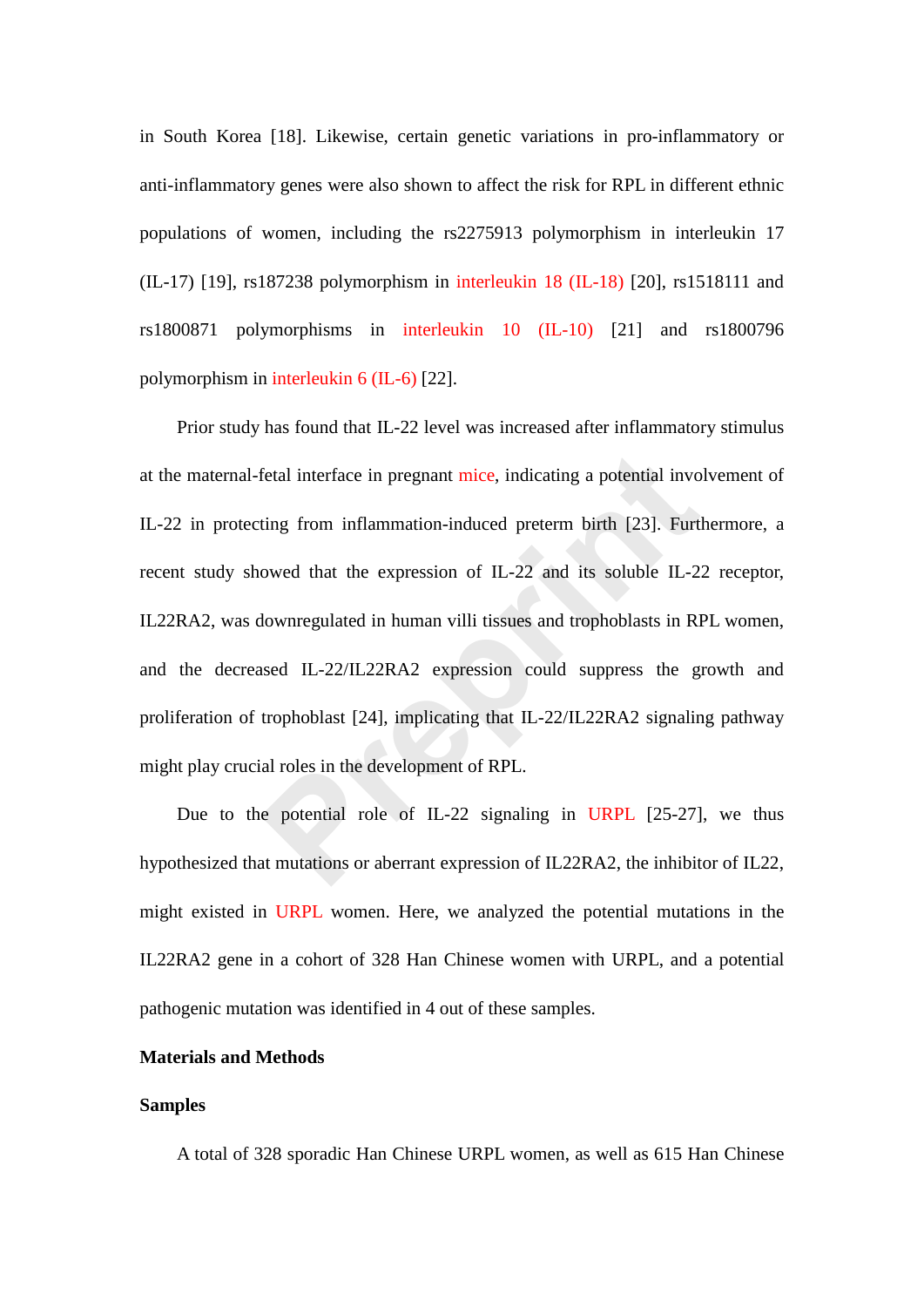control women without miscarriage history were enrolled in Jiangxi Provincial Maternal and Child Health Hospital (Nanchang, China), between January 2018 and March 2019. This study was approved by the Institutional Ethics Committee of Jiangxi Maternal and Child Health Hospital. All patients signed an informed consent and, all experiment protocols were in accordance with the 1964 Helsinki declaration and its later amendments or comparable ethical standards and approved by the Institutional Review Board of Jiangxi Maternal and Child Health Hospital prior to the study.

# **DNA extraction and mutation analysis**

Blood samples from both control and URPL subjects were collected and stored at -80 °C. The genome DNA (gDNA) was extracted using Axygen AxyPrep<sup>TM</sup> Blood Genomic DNA Miniprep Kit AxyPrep Blood Genomic DNA Miniprep Kit (Axygen Biosciences, Union City, CA, USA). Spectrophotometric analysis was performed to check the quality and quantity of the isolated gDNA. **and mutation analysis**<br>ples from both control and URPL subjects were collected are<br>men DNA (gDNA) was extracted using Axygen AxyPrep<sup>TM</sup><br>Miniprep Kit AxyPrep Blood Genomic DNA Miniprep Kit (<br>ion City, CA, USA). Spectropho

Genotype screening was performed to identify the potential mutations in the IL22RA2 gene among the 328 Han Chinese URPL cases. In brief, all of the coding exons and corresponding intron/exon boundaries of the IL22RA2 gene was amplified with a set of primer pairs (Table 1). The PCR reactions were carried out in a Thermal Cycler 2720 (Applied Biosystems, Foster City, CA, USA), with a final volume of 30 μL containing 2.5 mM dNTPs (Takara Biotechnology), 2.5 mM of MgCl<sub>2</sub> (Takara Biotechnology), 1 U LA Taq (Takara Biotechnology), 0.5 μM forward and reverse primer. The cycle parameters for PCR initial activation at 94 °C for 5 min followed by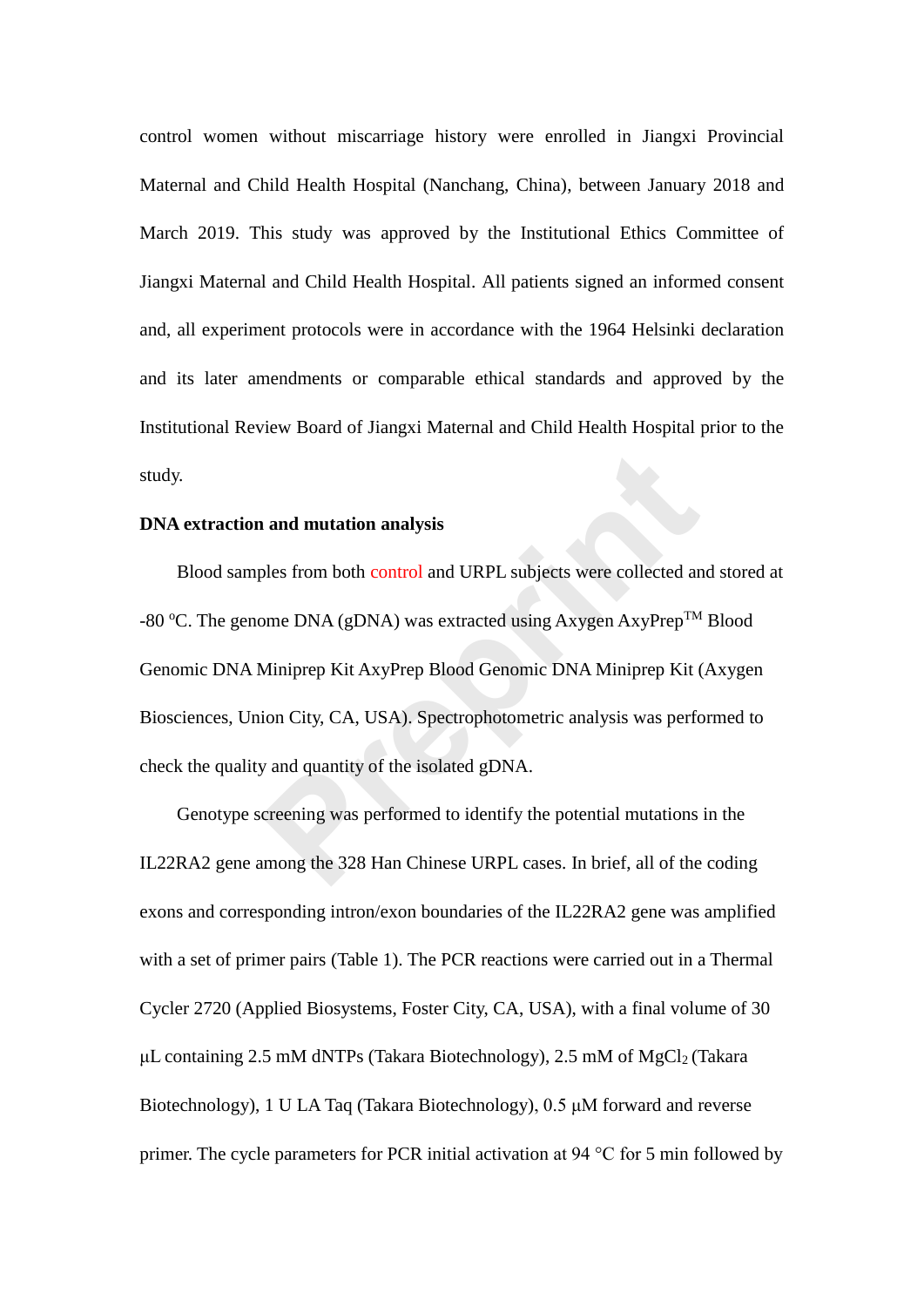35 amplification cycles of denaturation at 94 °C for 1 min; annealing at 50-61 °C (Table 1) for 30 sec and extension at 72 °C for 30 sec, and followed by the final extension reaction at 72 °C for another 7 min. The PCR products were purified on spin columns (Tiangen, Beijing, China) and were directly sequenced by using the forward and reverse primers and BigDye Terminator v3.1 Cycle Sequencing Kit (Applied Biosystems, USA) on an ABI 3730 Automatic Capillary DNA Sequencer (Applied Biosystems, USA).

## **Evolutionary conservation analysis of IL22RA2 p.Arg204\* mutation**

Evolutionary conservation analysis was performed to predict the potential pathogenicity of the IL22RA2 p.Arg204\* mutation with seventeen species from GenBank, including Human (NP\_443194), Rhesus monkey (XP\_014992847), Mouse (NP\_839989), Rat (XP\_017445018), Chinese tree shrew (XP\_006144418), Dolphin (XP\_026935228), Cattle (XP\_010806925), Dog (XP\_013967785), Horse (XP\_001503623), Sea lion (XP\_027977220), Cat (XP\_003986643), Bat (XP\_005859191), Red fox (XP\_025853613), Koala (XP\_020842817), Camel (XP\_010982040), Turtle (XP\_024063403) and Zebrafish (NP\_001038744). onservation analysis of IL22RA2 p.Arg204\* mutation<br>ry conservation analysis was performed to predict the poten<br>ing Human (NP\_443194), Rhesus monkey (XP\_01499284<br>dat (XP\_017445018), Chinese tree shrew (XP\_006144418),<br>9), Ca

# **In silico analysis of IL22RA2 p.Arg204\* mutation**

Two bioinformatic programs, MutationTaster (http://mutationtaster.org/) [28] and SIFT (http://sift.jcvi.org/) [29], were used to analyze the potential pathogenicity of IL22RA2 p.Arg204\* nonsense mutation. All these bioinformatic analyses were carried out on July 6th, 2019. These programs automatically assessed the mutation as either pathogenic or benign.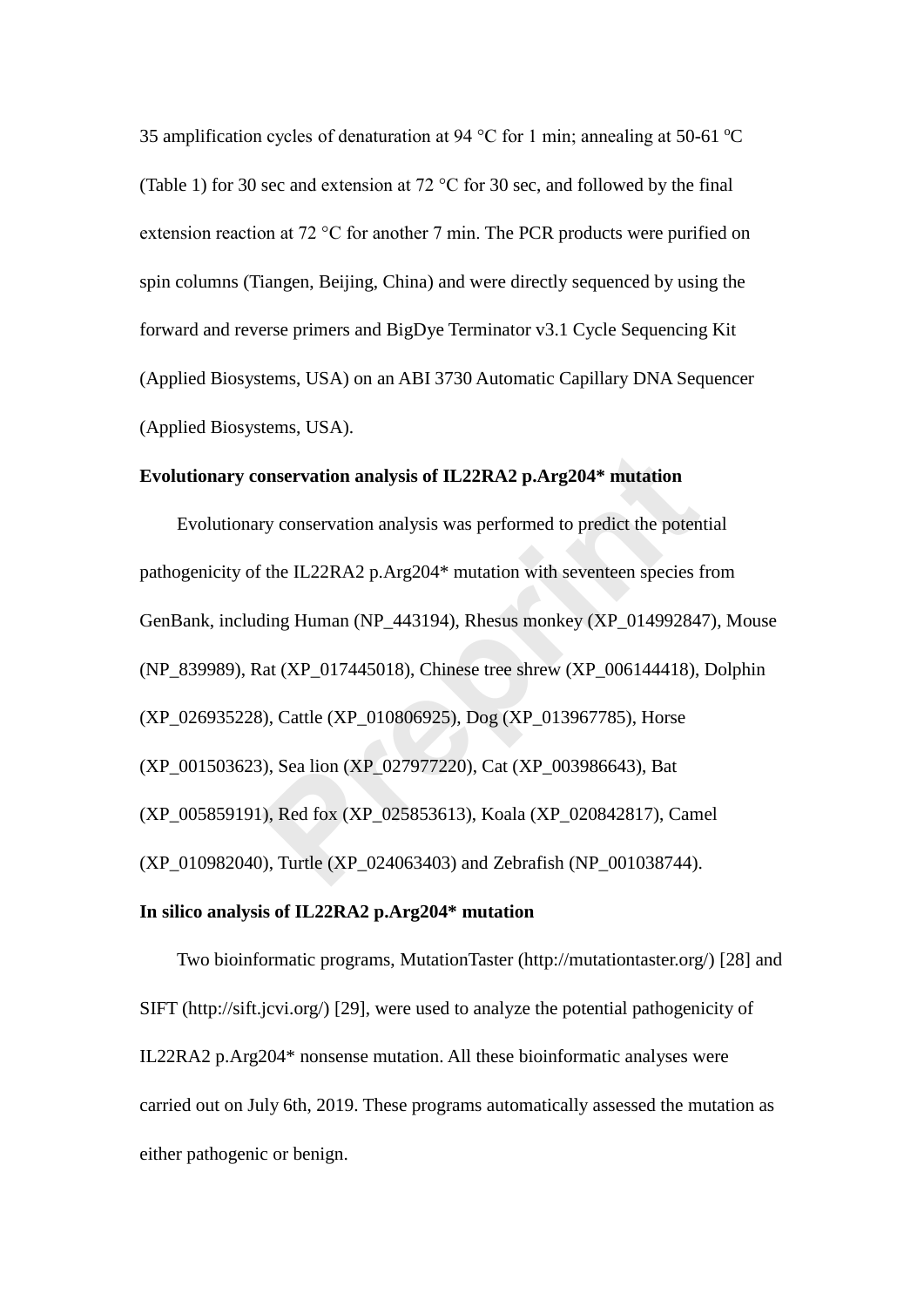## **Statistical analysis**

The statistical analysis was performed with the statistical software package SPSS version 18.0 (SPSS, Inc., Chicago, IL, USA). Fisher's exact test was used to compare the age and number of pregnancy loss between URPL samples with and without IL22RA2 mutation*,* and the frequency difference of IL22RA2 rare variant between our URPL samples and local control women, and control samples from the

ChinaMAP and ExAC databases. All tests were two-sided and a P-value <0.05 was considered statistically significant.

## **Results**

## **Sample characteristics**

The age of these samples was  $30.6 \pm 5.6$  years (range, 18-45), and the average pregnancy loss was 2.4 (range, 2-7). All of these samples had no childbearing history. In addition, the age of the 615 control women was  $29.2 \pm 6.3$  years (range, 22-39), all of these controls had childbirth history while no history of pregnancy loss. is trianaged in the samples was  $30.6 \pm 5.6$  years (range, 18-45), and the vas 2.4 (range, 2-7). All of these samples had no childbeariage of the 615 control women was  $29.2 \pm 6.3$  years (range, shad childbirth history wh

## **IL22RA2 mutation**

A heterozygous nonsense mutation in IL22RA2, p.Arg204\*/c.610C>T, was identified in 4 out of 328 URPL samples (1.22%, 4/328) (Fig. 1). The age of the 4 samples with IL22RA2 mutation was 20, 25, 28 and 38 years old, respectively, and they experienced 2, 3, 3 and 4 pregnancy loss, respectively. Notably, this mutation was not detected in 615 Han Chinese control women without miscarriage history (Table 2). When compared with 120102 Han Chinese controls in ChinaMAP database, 4245 East Asians or 60051 individuals across the world from ExAC database, a positive association between IL22RA2 p.Arg204\* and UPRL was observed (Table 2).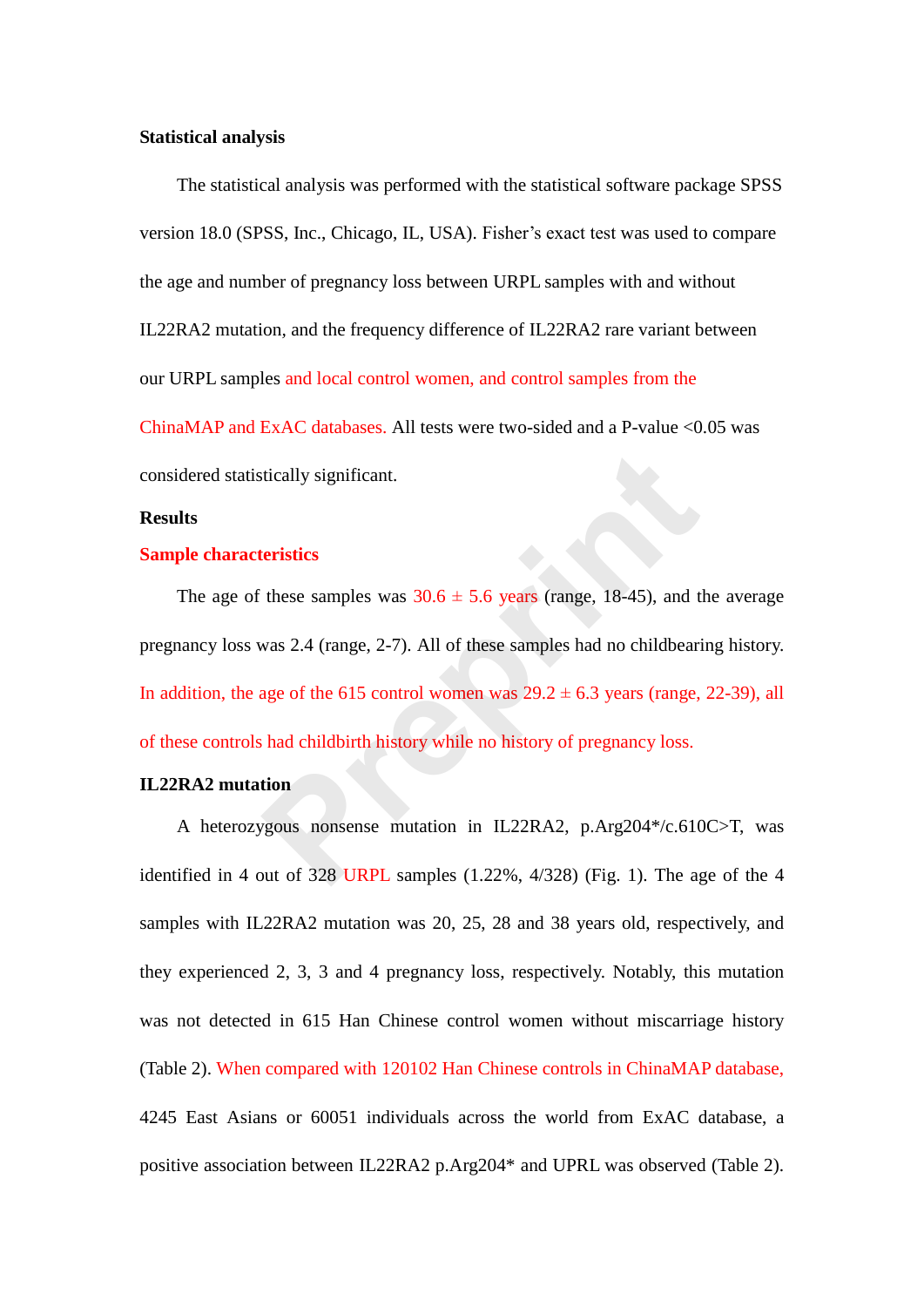The age (P=0.56) and number of pregnancy loss (P=0.87) in IL22RA2-mutated URPL samples exhibit no significant differences with that of URPL samples without IL22RA2 mutation.

# *In silico* **functional annotation of the IL22RA2 mutation**

Two different software programs were used to predict the potential pathogenicity of IL22RA2 p.Arg204\* mutation. This mutation was predicted to be "Disease causing" and "Deleterious" by MutationTaster and SIFT, respectively. Evolutionary conservation analysis indicated that the "Arg" residue at 204 in the IL22RA2 protein was highly conserved among the 17 vertebrate species from Human to Zebrafish (Fig. 2).

## **Discussion**

Prior studies have found that IL-22 level was increased after inflammatory stimulus at the maternal-fetal interface in pregnant mice, indicating a potential involvement of IL-22 in protecting from inflammation-induced preterm birth [23]. Furthermore, decreased expression of IL-22/IL22RA2 in trophoblasts in RPL patients could suppress the growth and proliferation of trophoblast, implicating that IL-22/IL22RA2 signaling pathway might play important roles in URPL [24]. alysis indicated that the "Arg" residue at 204 in the IL22R<br>erved among the 17 vertebrate species from Human to Zeb<br>es have found that IL-22 level was increased after inf<br>maternal-fetal interface in pregnant mice, indicati

In the present study, we analyzed all exons of the IL22RA2 gene in 328 Han Chinese URPL women and 615 Han Chinese control women without miscarriage history. A rare variant in IL22RA2, p.Arg204\* (c.610C>T), predicted to be pathogenic with in silico programs, was found to be associated with Han Chinese URPL women in our sample cohort. Also, the frequency of p.Arg204\* (c.610C>T) in URPL women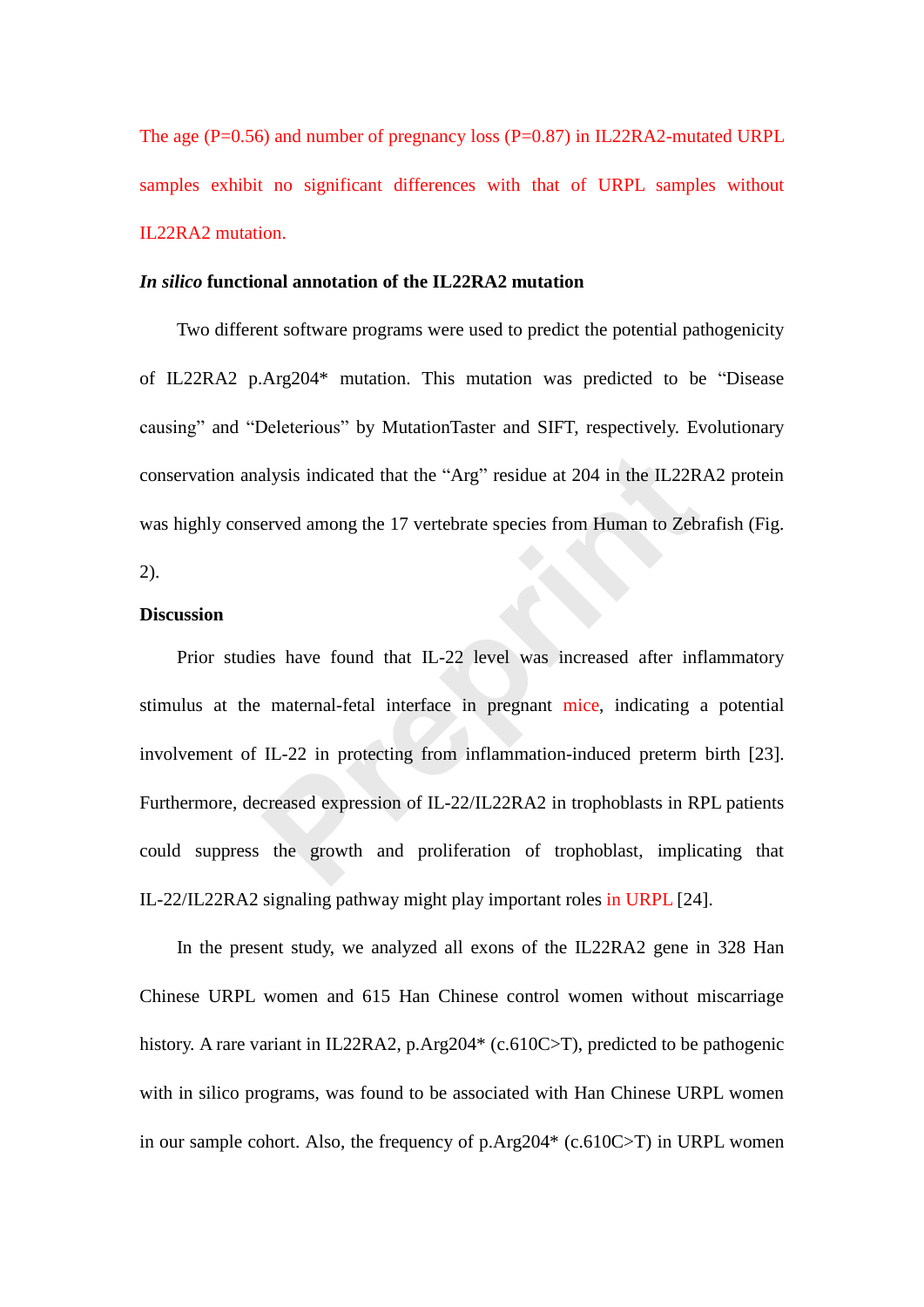was significantly higher than that in 10588 Chinese control samples from The China Metabolic Analytics Project (ChinaMAP), 4245 East Asian and 60051 individuals from the world population in the ExAC dataset. Noted that this comparison should be treated with caution as the control population contains both male and female individuals, and we lacked the detailed information regarding the disease status of the control population. Combined with the observations that IL-22/IL22RA2 signaling pathway played crucial role in the pathogenesis of URPL [24], we speculated that the IL22RA2 p.Arg204\* (c.610C>T) rare variant, might confer genetic risk to Han Chinese URPL women.

The present study had several limitations. First, the analyzed sample size was relatively small, further validation of the association result with larger sample size would be needed. Second, although in silico prediction results have implicated this variant was potentially pathogenic, *in vitro* and *in vivo* functional assays would be need to test its pathogenicity. 200<sup>\*</sup> (c.610C>T) rare variant, might confer genetic riply<br>women.<br>to study had several limitations. First, the analyzed samplet that study had several limitations. First, the analyzed samplet further validation of the asso

## **Conclusion**

For the first time, we observed an enrichment of a potentially pathogenic rare variant in the IL22RA2 gene in Han Chinese URPL patients, implicating this rare variant might be associated with the development of URPL. However, further comprehensive functional assessments would be essential to define the potential role of this rare variant in the development of URPL.

## **Acknowledgements**

We thank all participants involved in this study. This study was supported by grants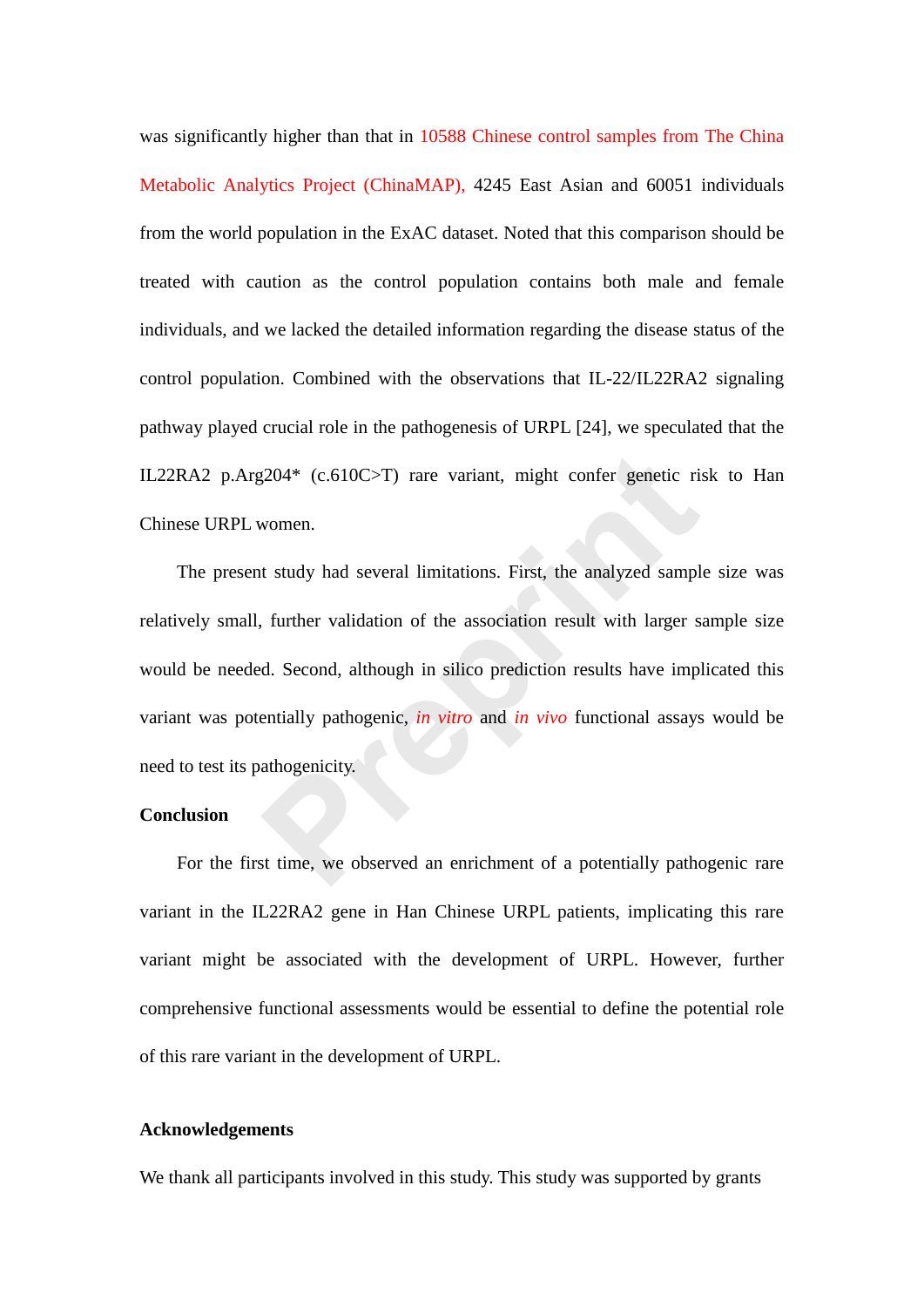from the National Natural Science Foundation of China (81560255) and the Science Foundation of Jiangxi Province (20171BBG70118, 20171BAB205068 and 20181BBG70018).

# **Conflict of Interest Statement**

The authors declare that there are no conflicts of interest.

# **References**

- 1. Arias-Sosa LA, Acosta ID, Lucena-Quevedo E, Moreno-Ortiz H, Esteban-Pérez C, Forero-Castro M. Genetic and epigenetic variations associated with idiopathic recurrent pregnancy loss. J Assist Reprod Genet. 2018; 35(3):355-366.
- 2. Xu Y, Ban Y, Ran L, Yu Y, Zhai S, Sun Z, Zhang J, *et al.,* Relationship between unexplained recurrent pregnancy loss and 5,10-methylenetetrahydrofolate reductase polymorphisms. Fertil Steril. 2019; 111(3):597-603. A, Acosta ID, Lucena-Quevedo E, Moreno-Ortiz H, Esteb<br>ro M. Genetic and epigenetic variations associated with idio<br>ggnancy loss. J Assist Reprod Genet. 2018; 35(3):355-366.<br>Frequency loss. J Assist Reprod Genet. 2018; 35(3
- 3. Stephenson MD, McQueen D, Winter M, Kliman HJ. Luteal start vaginal micronized progesterone improves pregnancy success in women with recurrent pregnancy loss. Fertil Steril. 2017; 107(3):684-690.
- 4. Sharif K, Sharif Y, Watad A, Yavne Y, Lichtbroun B, Bragazzi NL, Amital H, *et al.,*  Vitamin D, autoimmunity and recurrent pregnancy loss: More than an association. Am J Reprod Immunol. 2018; 80(3):e12991.
- 5. Gonçalves DR, Braga A, Braga J, Marinho A. Recurrent pregnancy loss and vitamin D: A review of the literature. Am J Reprod Immunol. 2018; 80(5):e13022.
- 6. Hachem EH, Crepaux V, May-Panloup P, Descamps P, Legendre G, Bouet PE.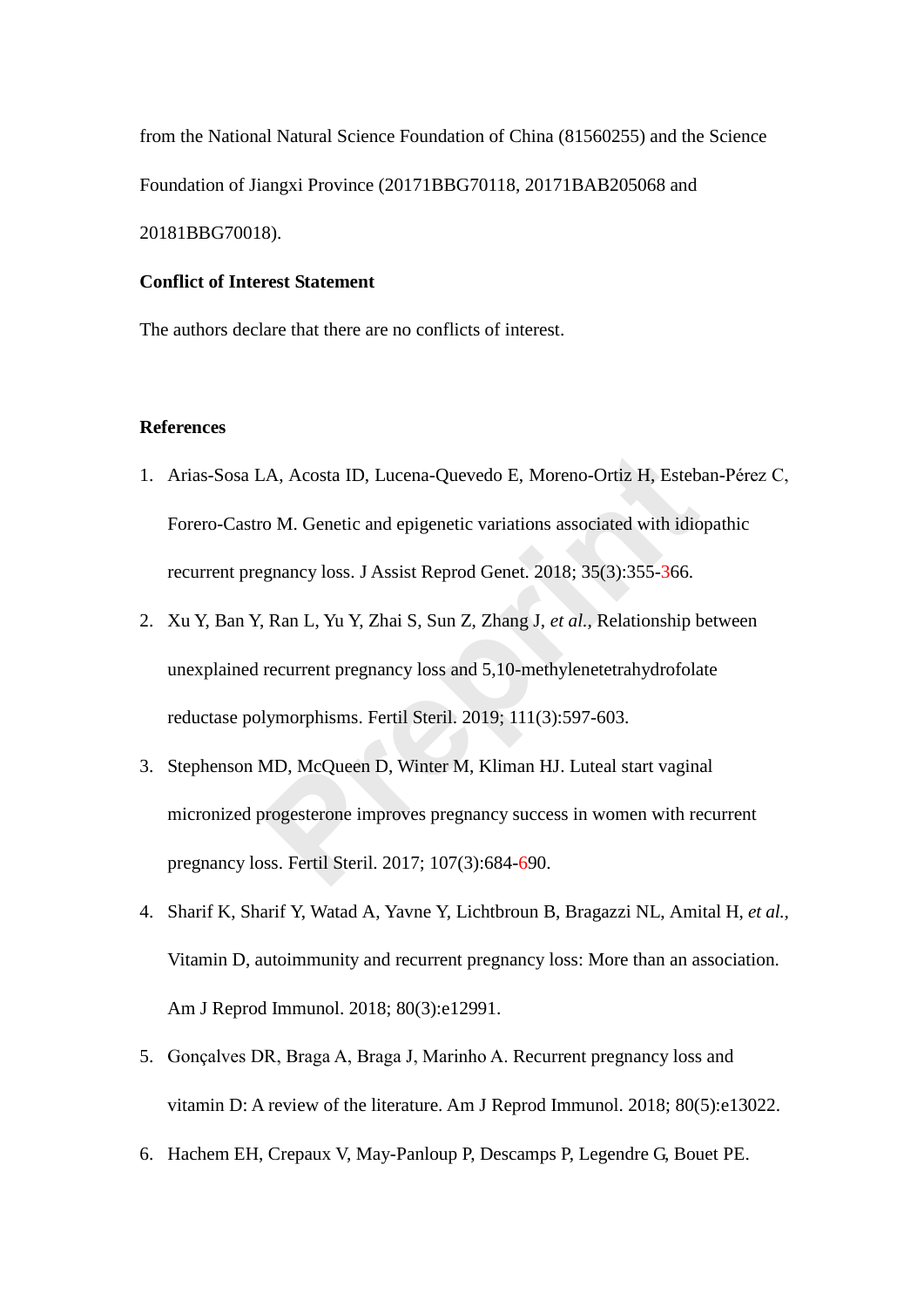Recurrent pregnancy loss: current perspectives. Int J Womens Health. 2017; 9:331-345.

- 7. Sun Y, Chen M, Mao B, Cheng X, Zhang X, Xu C. Association between vascular endothelial growth factor polymorphism and recurrent pregnancy loss: A systematic review and meta-analysis. Eur J Obstet Gynecol Reprod Biol. 2017; 211:169-1676.
- 8. Krieg S, Westphal L. Immune function and recurrent pregnancy loss. Semin Reprod Med. 2015; 33(4):305-312.
- 9. Gu Y, Wang JM, Zhang ZF, Wang J, Cao YL, Pan CJ, Yin LR, *et al.,* The association between polymorphisms of genes related to inflammation and recurrent pregnancy loss. Gynecol Endocrinol. 2018; 34(4):349-352.
- 10. Quintero-Ronderos P, Mercier E, Fukuda M, González R, Suárez CF, Patarroyo MA, Vaiman D, *et al.,* Novel genes and mutations in patients affected by recurrent pregnancy loss. PLoS One. 2017; 12(10):e0186149. 2015; 33(4):305-312.<br>
JM, Zhang ZF, Wang J, Cao YL, Pan CJ, Yin LR, *et al.*, The<br>
between polymorphisms of genes related to inflammation ar<br>
granacy loss. Gynecol Endocrinol. 2018; 34(4):349-352.<br>
nderos P, Mercier E, Fuk
- 11. Faas MM, de Vos P. Uterine NK cells and macrophages in pregnancy. Placenta. 2017; 56:44-52.
- 12. Xiong S, Sharkey AM, Kennedy PR, Gardner L, Farrell LE, Chazara O, Bauer J, *et al.,* Maternal uterine NK cell-activating receptor KIR2DS1 enhances placentation. J Clin Invest. 2013; 123(10):4264-4272.
- 13. Zhang J, Dunk CE, Lye SJ. Sphingosine signalling regulates decidual NK cell angiogenic phenotype and trophoblast migration. Hum Reprod. 2013; 28(11):3026-3037.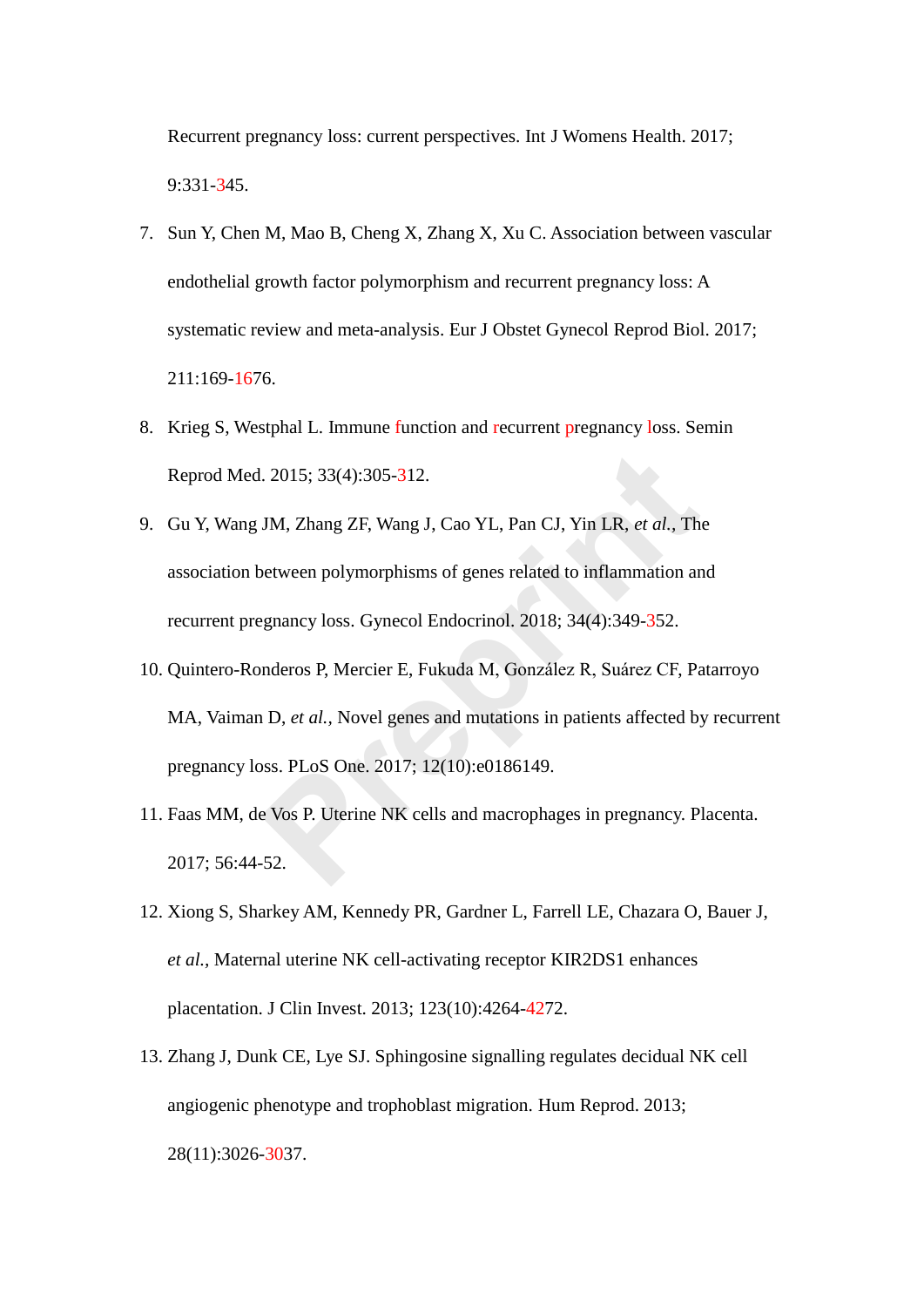- 14. Robertson SA, Care AS, Moldenhauer LM. Regulatory T cells in embryo implantation and the immune response to pregnancy. J Clin Invest. 2018; 128(10):4224-4235.
- 15. Comba C, Bastu E, Dural O, Yasa C, Keskin G, Ozsurmeli M, Buyru F, *et al.,* Role of inflammatory mediators in patients with recurrent pregnancy loss. Fertil Steril. 2015; 104(6):1467-1474.
- 16. Enninga EAL, Harrington SM, Creedon DJ, Ruano R, Markovic SN, Dong H, Dronca RS. Immune checkpoint molecules soluble program death ligand 1 and galectin-9 are increased in pregnancy. Am J Reprod Immunol. 2018; 79(2).
- 17. Kim JO, Lee WS, Lee BE, Jeon YJ, Kim YR, Jung SH, Chang SW, *et al.,* Interleukin-1beta -511T>C genetic variant contributes to recurrent pregnancy loss risk and peripheral natural killer cell proportion. Fertil Steril. 2014; 102(1):206-212. Immune checkpoint molecules soluble program death ligance increased in pregnancy. Am J Reprod Immunol. 2018; 79<br>P. WS, Lee BE, Jeon YJ, Kim YR, Jung SH, Chang SW, *et also*<br>lbeta -511T>C genetic variant contributes to recu
- 18. Jang HG, Choi Y, Kim JO, Jeon YJ, Rah H, Cho SH, Kim JH, *et al.,* Polymorphisms in tumor necrosis factor-alpha (-863C>A, -857C>T and +488G>A) are associated with idiopathic recurrent pregnancy loss in Korean women. Hum Immunol. 2016; 77(6):506-511.
- 19. Zidan HE, Rezk NA, Alnemr AA, Moniem MI. Interleukin-17 and leptin genes polymorphisms and their levels in relation to recurrent pregnancy loss in Egyptian females. Immunogenetics. 2015; 67(11-12):665-673.
- 20. Chen H, Yang X, Du J, Lu M. Interleukin-18 gene polymorphisms and risk of recurrent pregnancy loss: A systematic review and meta-analysis. J Obstet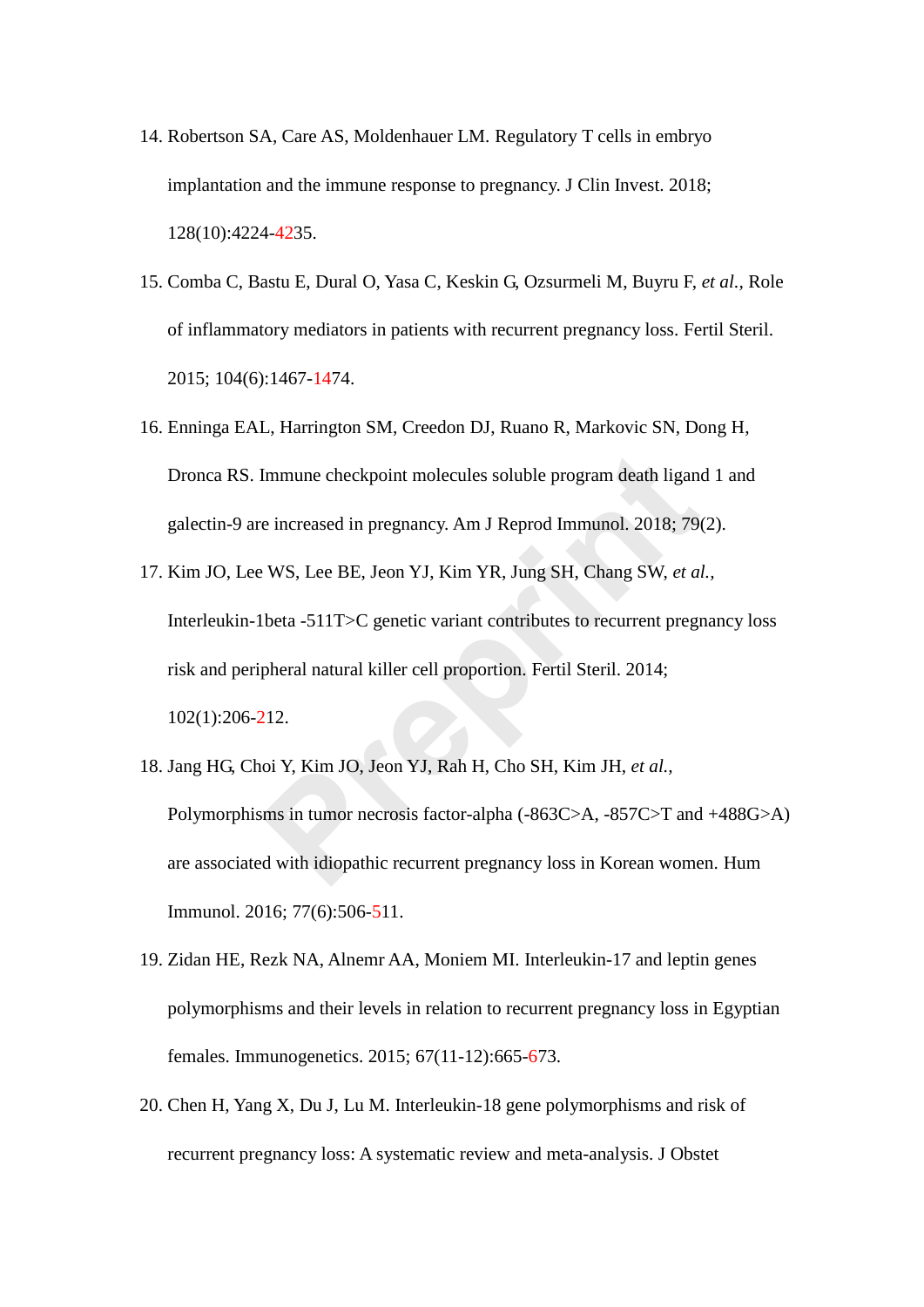Gynaecol Res. 2015; 41(10):1506-1513.

- 21. L Bohiltea C, E Radoi V. Interleukin-6 and interleukin-10 gene polymorphisms and recurrent pregnancy loss in Romanian population. Iran J Reprod Med. 2014; 12(9):617-622.
- 22. Nasiri M, Rasti Z. CTLA-4 and IL-6 gene polymorphisms: Risk factors for recurrent pregnancy loss. Hum Immunol. 2016; 77(12):1271-1274.
- 23. Dambaeva S, Schneiderman S, Jaiswal MK, Agrawal V, Katara GK, Gilman-Sachs A, Hirsch E, *et al.,* Interleukin 22 prevents lipopolysaccharideinduced preterm labor in mice. Biol Reprod. 2018; 98(3):299-308.
- 24. Wang Y, Xu B, Li MQ, Li DJ, Jin LP. IL-22 secreted by decidual stromal cells and NK cells promotes the survival of human trophoblasts. Int J Clin Exp Pathol. 2013; 6(9):1781-1790.
- 25. O'Hern Perfetto C, Fan X, Dahl S, Krieg S, Westphal LM, Bunker Lathi R, Nayak NR. Expression of interleukin-22 in decidua of patients with early pregnancy and unexplained recurrent pregnancy loss. J Assist Reprod Genet. 2015; 32(6):977-984. ns A, Hirsch E, *et al.*, Interleukin 22 prevents lipopolysacch<br>erm labor in mice. Biol Reprod. 2018; 98(3):299-308.<br>B, Li MQ, Li DJ, Jin LP. IL-22 secreted by decidual stroma<br>motes the survival of human trophoblasts. Int
- 26. Kamoi M, Fukui A, Kwak-Kim J, Fuchinoue K, Funamizu A, Chiba H, Yokota M, *et al.,* NK22 cells in the uterine mid-secretory endometrium and peripheral blood of women with recurrent pregnancy loss and unexplained infertility. Am J Reprod Immunol. 2015; 73(6):557-567.
- 27. Logiodice F, Lombardelli L, Kullolli O, Haller H, Maggi E, Rukavina D, Piccinni MP. Decidual interleukin-22-producing CD4+ T cells (Th17/Th0/IL-22+ and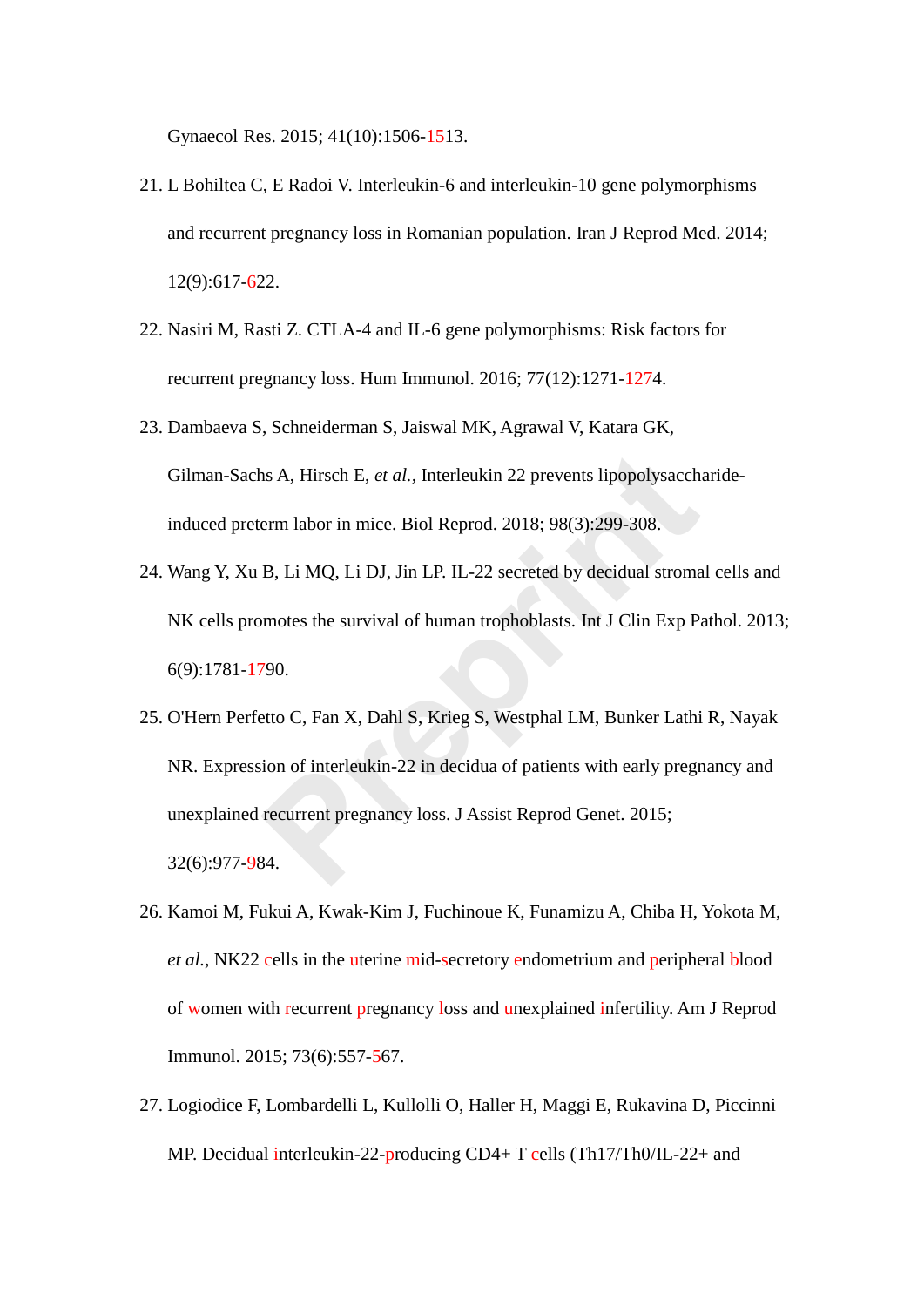Th17/Th2/IL-22+, Th2/IL-22+, Th0/IL-22+), which also produce IL-4, are involved in the success of pregnancy. Int J Mol Sci. 2019; 20(2). pii: E428.

- 28. Schwarz JM, Cooper DN, Schuelke M, Seelow D. MutationTaster2: mutation prediction for the deep-sequencing age. Nat Methods. 2014; 11(4):361-362.
- 29. Choi Y, Chan AP. PROVEAN web server: a tool to predict the functional effect of amino acid substitutions and indels. Bioinformatics. 2015; 31(16): 2745-2747.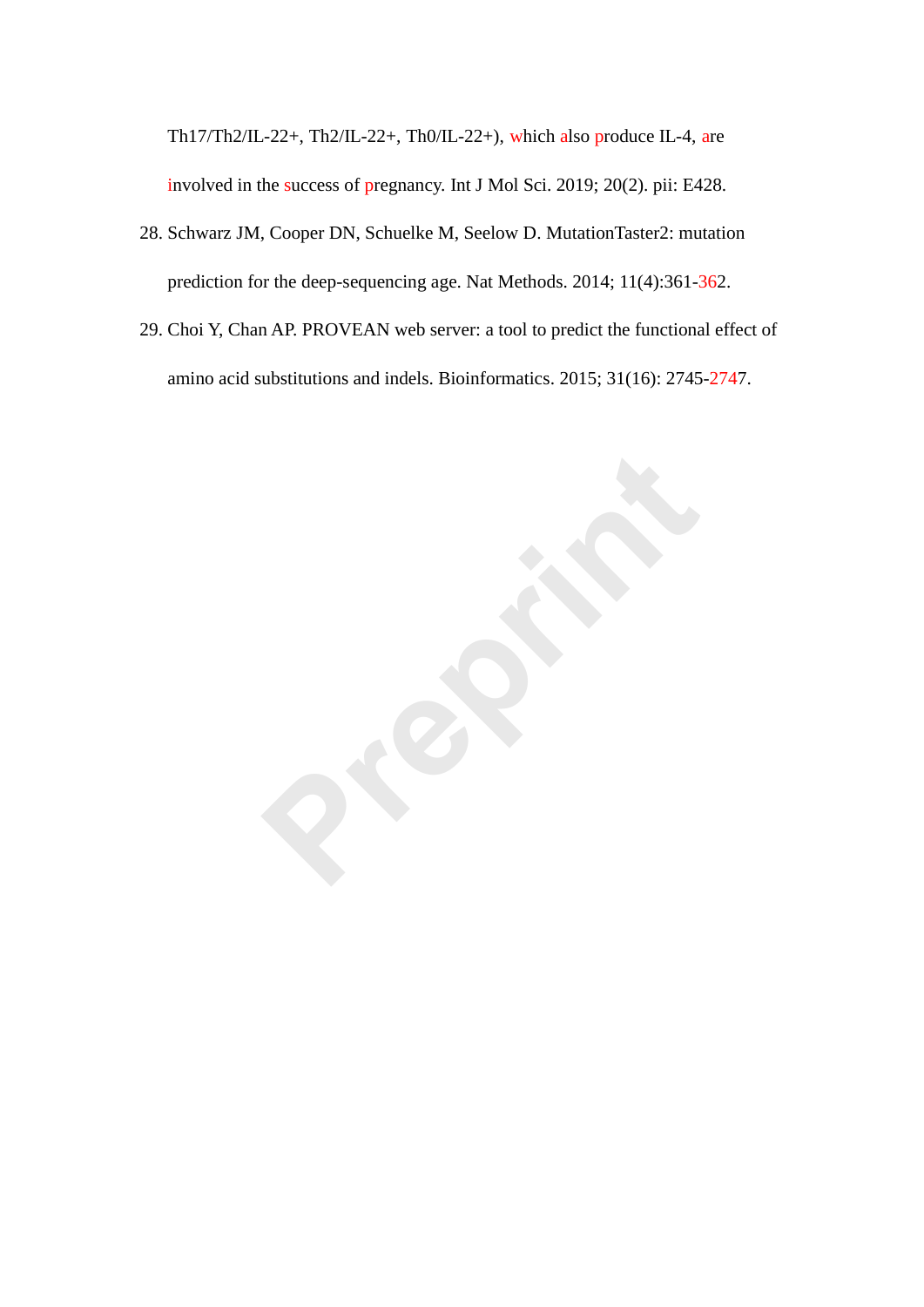# **Figure legends**

Figure 1. The representative sequencing electropherograms of IL22RA2 p.Arg204<sup>\*</sup> (c.610C>T) mutation, the arrow refers to locations of the mutations.

**Figure 2.** The evolutionary conservation analysis of IL22RA2 p.Arg204 residue from Human to Zebrafish.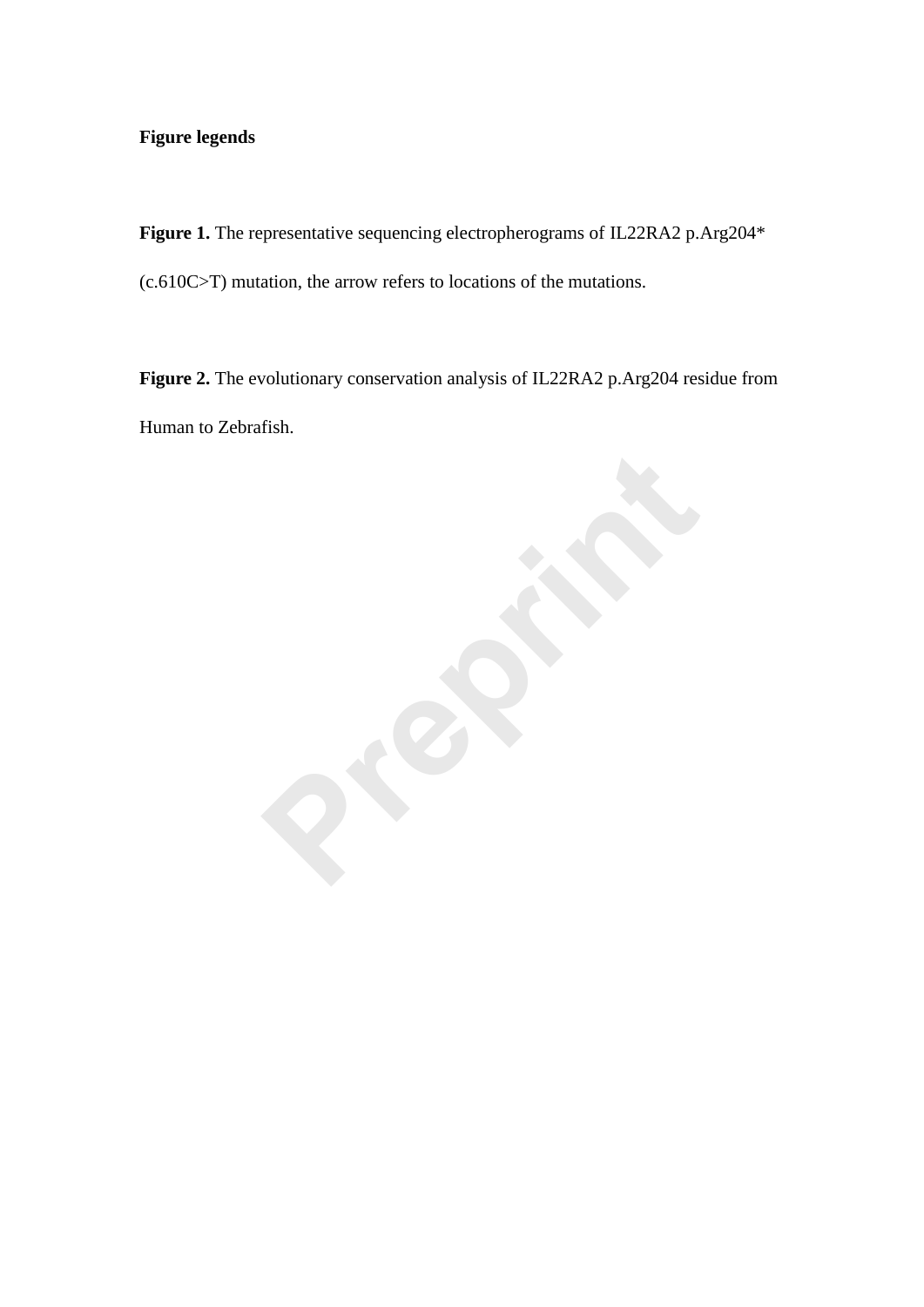| Gene                                                                                                           | Target region                              | Annealing                |     | PCR amplicon (bp)    | Forward primers $(5^{\degree} - 3^{\degree})$ |                      | Reverse primers $(5^{\degree} - 3^{\degree})$ |                      |  |  |
|----------------------------------------------------------------------------------------------------------------|--------------------------------------------|--------------------------|-----|----------------------|-----------------------------------------------|----------------------|-----------------------------------------------|----------------------|--|--|
| IL22RA2                                                                                                        | Exon 2                                     | $52^{\circ}$ C           | 252 |                      | aattgtagttgcttcaagg                           |                      | cttgattggactcagatga                           |                      |  |  |
| IL22RA2                                                                                                        | Exon 3                                     | 58°C                     | 352 |                      | atgcaggtattccactga                            |                      | tatcctgaccttggcttc                            |                      |  |  |
| IL22RA2                                                                                                        | Exon 4                                     | $54^{\circ}$ C           | 286 |                      | gaaatgtttctatgagag                            |                      | tattctggggtctgaaat                            |                      |  |  |
| IL22RA2                                                                                                        | Exon 5                                     | $50^{\circ}$ C           | 366 |                      | ctatcatggtggtattgc                            |                      | teactagecgtgeteegg                            |                      |  |  |
| IL22RA2                                                                                                        | Exon 6                                     | $56^{\circ}$ C           | 320 |                      | ataatgcgtctgtatataa                           |                      | cagaagaggacatctcata                           |                      |  |  |
| IL22RA2                                                                                                        | Exon 7                                     | $61^{\circ}$ C           |     | 260                  | atgcagctgtgacttaat                            |                      | tctcagggagctttagaa                            |                      |  |  |
| Table 2. The frequency comparison of IL22RA2 mutation among our 328 URPL samples, 615 local controls, 10588 Cl |                                            |                          |     |                      |                                               |                      |                                               |                      |  |  |
| ChinaMAP database, and 60051 samples in the ExAC database.                                                     |                                            |                          |     |                      |                                               |                      |                                               |                      |  |  |
| SNP ID                                                                                                         | Case $(N=328)$                             | Normal control $(N=615)$ |     | p value <sup>a</sup> | East Asians in ExAC                           | p value <sup>a</sup> | Global<br>frequency in<br><b>EXAC</b>         | p value <sup>a</sup> |  |  |
| rs184626014                                                                                                    | 4/656                                      | 0/1230                   |     | 0.027                | 6/8490                                        | < 0.0001             | 20/120102                                     | < 0.0001             |  |  |
|                                                                                                                | <sup>a</sup> p Value, Fisher's exact test. |                          |     |                      |                                               |                      |                                               |                      |  |  |

Table 1. The primers for the mutational analyses of the IL22RA2 gene

Table 2. The frequency comparison of IL22RA2 mutation among our 328 URPL samples, 615 local controls, 10588 Chinese samples from

| <b>SNP ID</b> |                |                          |                      |                     | p value <sup>a</sup> | Global       | p value <sup>a</sup> | Global       | p value <sup>a</sup> |  |
|---------------|----------------|--------------------------|----------------------|---------------------|----------------------|--------------|----------------------|--------------|----------------------|--|
|               | Case $(N=328)$ | Normal control $(N=615)$ | p value <sup>3</sup> | East Asians in ExAC |                      | frequency in |                      | frequency in |                      |  |
|               |                |                          |                      |                     |                      | <b>EXAC</b>  |                      | ChinaMAP     |                      |  |
| rs184626014   | 4/656          | 0/1230                   | 0.027                | 6/8490              | $< \!\! 0.0001$      | 20/120102    | < 0.0001             | 43/21176     | < 0.0001             |  |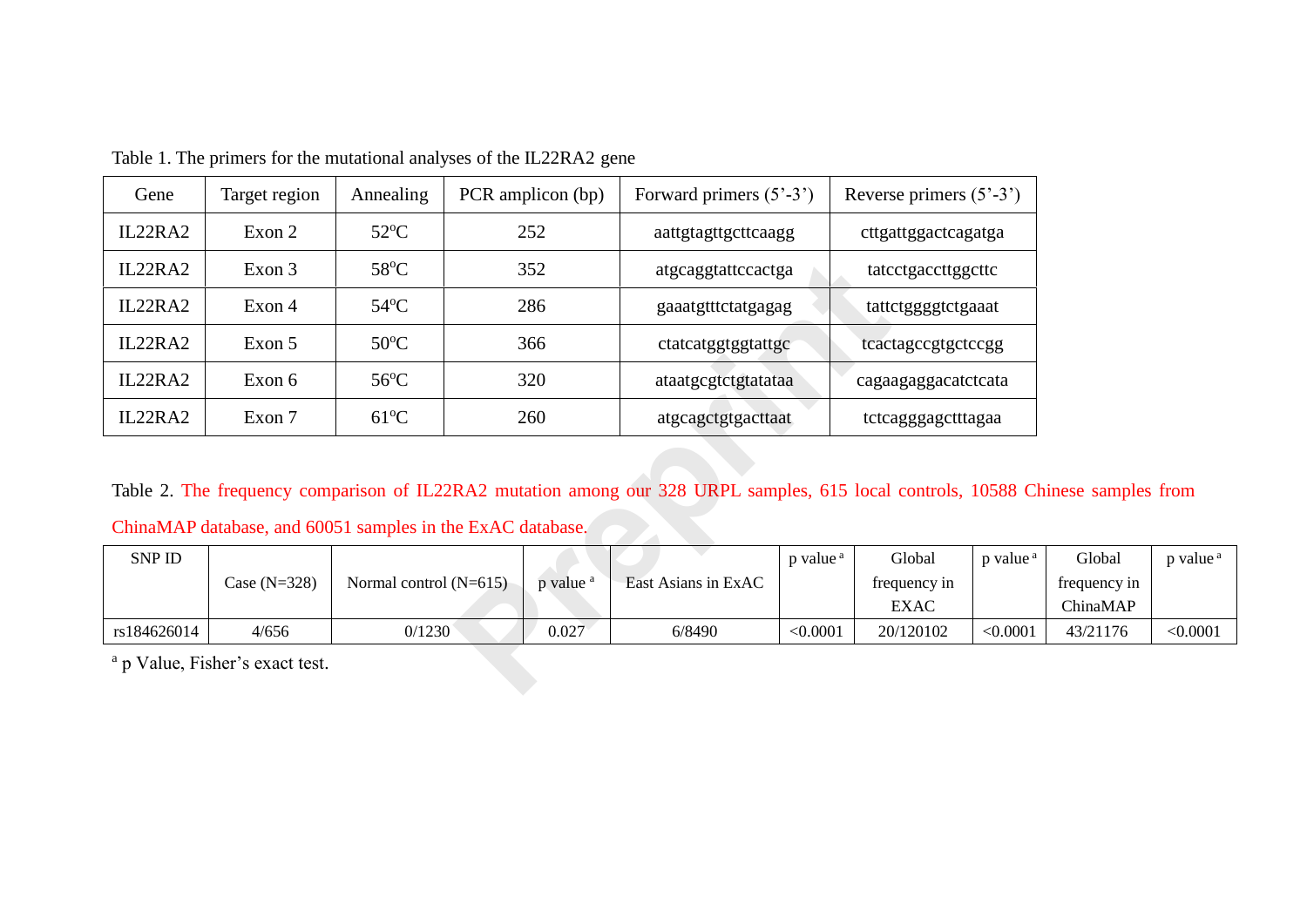

The representative sequencing electropherograms of IL22RA2 p.Arg204\* (c.610C>T) mutation, the arrow refers to locations of the mutations.